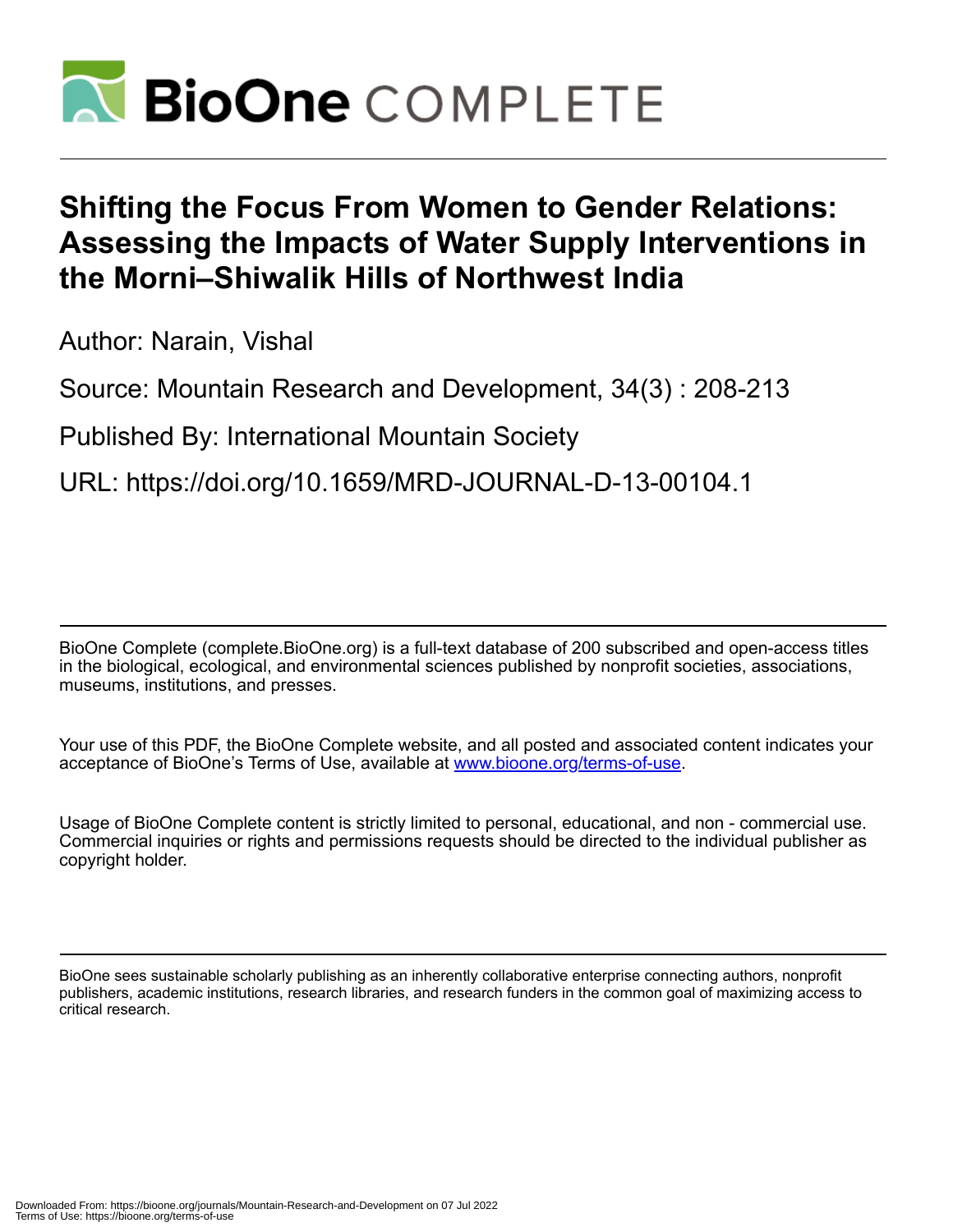## Mountain Research and Development (MRD)

An international, peer-reviewed open access journal published by the International Mountain Society (IMS) www.mrd-journal.org

# Shifting the Focus From Women to Gender Relations: Assessing the Impacts of Water Supply Interventions in the Morni–Shiwalik Hills of Northwest India

Vishal Narain

vishalnarain@mdi.ac.in Management Development Institute, Gurgaon, Haryana, India

Open access article: please credit the authors and the full source.



The present article argues for better assessing how drinking water supply interventions affect gender relations. This requires going beyond conventional ''water burden'' indicators such as time spent collecting

water or distances walked to a water source. Based on research in the Shivalik hills of northwest India, the article shows how men's expectations of water uses changed when interventions brought piped water supplies to the area. Though the interventions reduced the distance women walked to reach water sources and the drudgery of negotiating steep mountain slopes, there was an increase in the volume of water women were expected to carry. Following

# Gender and water: assessing women's work burdens in domestic water collection

Gender defines the socially constructed identities, roles, and responsibilities of women and men and the relationship between them (Ahmed 2008). It refers to the socially constructed ideas and practices that determine what is considered female or male (Baden and Reeves 2000; Zwarteveen 2008). These ideas and practices are sanctioned and reinforced by a host of cultural, political, and economic institutions—the norms, rules, and codes of conduct that structure human interaction (North 1990) including legal and governance structures, markets, religion, and the household. These institutions shape women's and men's access to and control of resources. Gender intersects with other relations of power to "form and re-form our water world'' (Zwarteveen et al 2012: 3). In the literature on gender and water, there is growing recognition of the role of the intersection of caste, class, and gender in shaping water insecurity at the household level (Mehretu and Mutambirwa 1992; Cleaver and Elson 1995; Crow and Sultana 2002; van Koppen 2002; Sultana 2009; Zwarteveen et al 2012; Joshi 2013; Kulkarni 2014).

the interventions, men began performing many water-use functions in the privacy of their homes rather than at public water sources, and women were forced to carry more water home for these purposes. The decline of common property resource institutions also resulted in greater dependence on piped water supplies, further increasing the volume of water women must carry. Employing a qualitative research design relying on semistructured interviews, direct observation, and participatory rural appraisal tools, the study described here makes a case for more qualitative assessments of water supply interventions' impacts on mountain women's quality of life. This would yield a better understanding of women's water burdens.

**Keywords:** Water burdens; gender relations; water collection; Shivalik; India.

Peer-reviewed: March 2014 Accepted: May 2014

The questions of who carries water home and how they do so are central to gender–water relations, though they are often overlooked in policies and discourses on water and equity (O'Reilly et al 2009). The time spent by women in collecting water is known to have significant implications for their quality of life; the opportunity costs of time and energy spent collecting water have important implications for household food production and welfare (Kulkarni et al 2008). Kulkarni (2014) notes that the time saved collecting water because of drinking water supply programs is often used for other household activities and does not necessarily translate into leisure time for women.

Thus, observers have argued that governments should critically debate and launch projects and educational campaigns that seek to reduce domestic water burdens on rural women and, more broadly, trigger better and more equitable distribution of domestic responsibilities between women and men. Gender equality and the participation of women and men are seen as ways of achieving more effective water policy and program outcomes and are considered key goals of integrated water resource management approaches (Kulkarni 2014).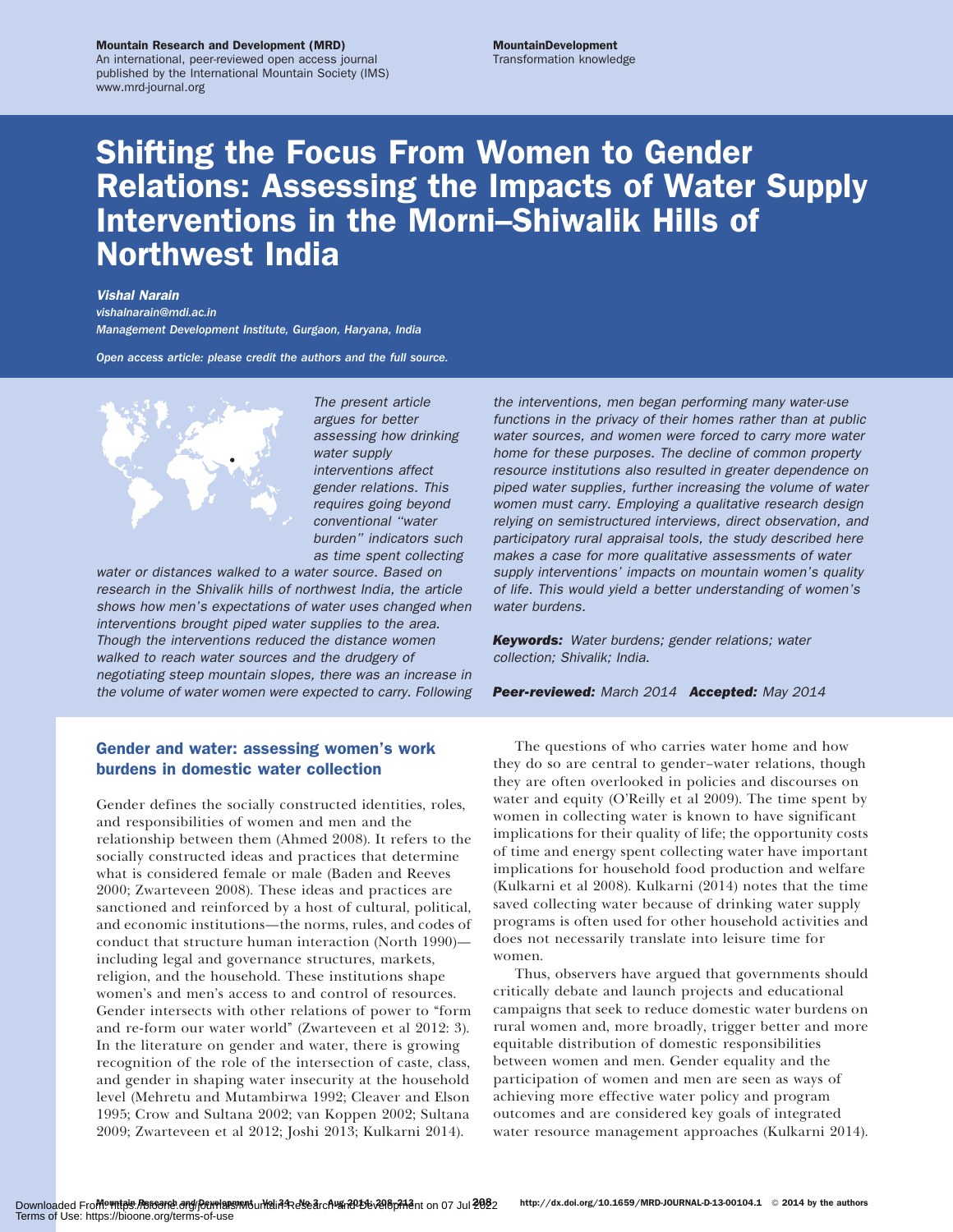Joshi (2013), however, points to a misrepresentation and depoliticization of gender in development. Though some progress has been made—conceptually, methodologically, and theoretically—in better calculating women's work and including domestic work in national estimates, scholars argue that more needs to be done at the practical level (Beneria 1992). In particular, a case is made for more appropriate conceptual and methodological tools to bridge the gap between intent and action in policies for gender mainstreaming (van Koppen 2002).

Development policy regarding women's role in water collection has often emphasized reducing time spent collecting water. Resulting interventions typically focus on specific steps meant to relieve the drudgery of water collection. In hilly areas, for example, this frequently involves relocating water sources closer to homes so that women no longer have to negotiate steep terrain to collect water from traditional mountain sources such as springs. Whether explicit or implicit, reducing the distance women must walk to water sources is a common aim of drinking water supply interventions.

While acknowledging the need for greater gender sensitivity in access to water, the present paper makes a case for carefully assessing the impacts of drinking water supply interventions by comprehensively examining gender relations and how they are transformed by such interventions. This requires going beyond conventional indicators of women's water burden—such as time spent collecting water or distance walked to a water source and focusing on aspects such as how water-use practices change when new sources of drinking water are introduced, how men and women perceive the "newly discovered water'' differently, and the implications of their perceptions for the gender-based division of labor related to water collection.

Research in the Morni hills and the foothills of the Shivaliks in northwest India shows the value of shifting the focus from assessing how these interventions affect women—the conventional focus of policy-makers and planners—to how they affect gender relations more broadly. Drinking water supply interventions give rise to new water uses. Men in particular alter their water uses, thereby creating new water-collection tasks for women. But different groups of women are affected differently, depending on factors such as connections and household access. Indeed, ''women'' are not a homogenous group and may be subject to variations according to lines of caste and class. Such disaggregation is necessary to accurately assess women's water burdens.

One important conceptual issue here concerns the distinction between policy "outputs" and policy ''outcomes'' (Hogwood and Gunn 1984; Campbell 2001; Bratton and Ray 2002; Koontz and Thomas 2006). Policy outputs are essentially the physical results of a delivery process. Policy outcomes are the broader, long-term

impacts of the policy in question. For instance, in a scheme for improving access to safe water, the hand pumps installed are the policy outputs. However, the impacts of installing these devices on disease incidence or quality of life are considered policy outcomes. Policymakers and planners typically evaluate policies based on their outputs, such as number of hand pumps installed, new water connections constructed, or new tube wells dug. This emphasis on outputs rather than outcomes can be attributed to various factors, including the time it takes for policy outcomes to emerge and the high visibility of policy outputs and therefore their attractiveness to policy-makers, planners, and politicians. However, as shown in the following, it is vital to look beyond outputs to assess the impacts and outcomes of water supply interventions. For example, household interviews and qualitative indices may be used to gain a better understanding of how drinking water supply interventions influence gender relations and different categories of women.

# Research design and methodology

The present study was carried out in 2 villages of northwest India—Dhamala and Mandhana—located in the Panchkula district of Haryana. Mandhana lies in the Morni hills of the Shivaliks, while Dhamala is located at the foothills of the Shivaliks. These villages were selected following an initial exploratory phase designed to identify the most relevant sites for studying the impacts of development interventions on water resource availability and human–environment interactions. The research methodology composed of a mix of participatory rural appraisal (PRA) tools, semistructured household interviews, time budget exercises for women, meetings with key informants, and direct observation.

# Case study method

The case study method of research was used (Yin 1984). A case study is used for purposes of analytic generalization. In this case, the researchers sought to identify generalizable findings of relevance to other mountain contexts.

PRA tools: A range of PRA tools were employed. Village maps were used to build initial rapport with the villagers. Water source maps were used to identify sources of water and changes therein. Timelines were used to capture changes in water availability from a historical perspective. Trend lines were used to understand changes in water availability and water extraction mechanisms.

Key informant technique: Members of the joint forest management (JFM) team, the school headmaster, and the wife of a former village headman served as important informants in this study. Key informants were interviewed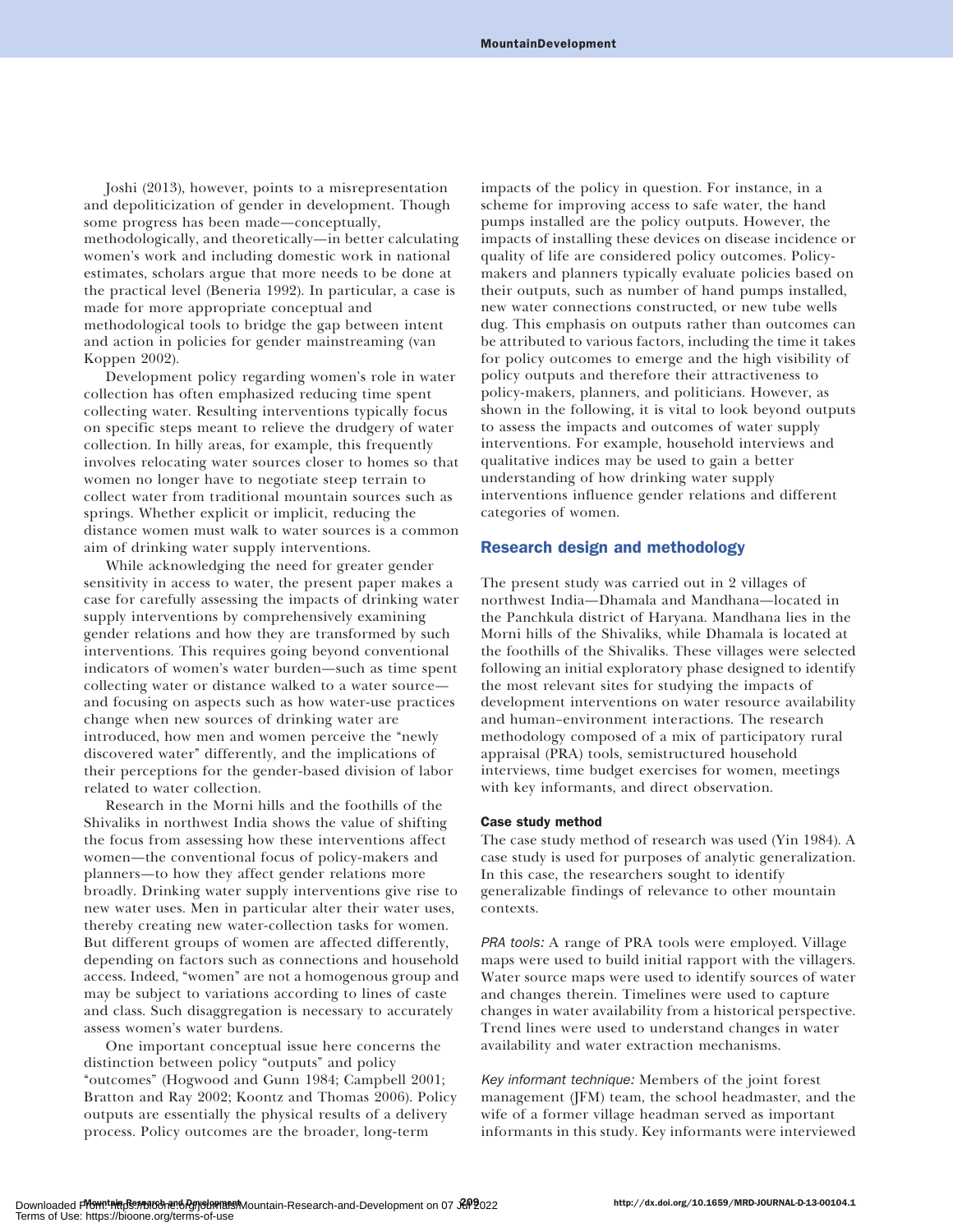as a means of triangulation, as well as to learn of other potential interviewees.

Semistructured household interviews: Semistructured household interviews were used to investigate aspects of water use and consumption; to learn about changes in water-use practices, household occupations, and agriculture practices; and to cross-check certain findings and note variations in comparison with village-level discussions. Semistructured interviews with women provided detailed insights into the daily tasks of domestic water collection, how these changed when traditional water sources were eliminated, and how new water sources generated new expectations and water uses. Over approximately 6 months, about 30 women and 30 men were interviewed in each village, cutting across castes. A mix of convenience and snowball sampling was used.

Direct observation: Much time was spent observing watercollection activity at village water standposts. Combined with the insights obtained from time budget exercises, observation helped establish reliable estimates of the time spent by women in water collection. Direct observation also made it possible to study the role of caste and class dynamics in shaping access to water.

Thick description and quotations: A thick description refers to a detailed, minute-by-minute, vivid account of a given activity as recorded by a researcher (Fetterman 1989). In this study, researchers' recorded their observations of water-collection activity at Mandhana at specific times of the day when water was available, making inferences based on these. Furthermore, researchers periodically examined interviewees' documented responses to better understand their perceptions. This revealed various perspectives and provided direct insights into women's experiences of water collection.

# Village study sites and assessments

### Mandhana

Mandhana village lies in the Morni hills of Panchkula district in Haryana. It is located 25 km from the district headquarters at Panchkula. The terrain is hilly and scenic. The population of the village is about 1800, comprising mainly Chowdharys, Brahmans, and Harijans. The Chowdharys practice agriculture. The Brahmans have traditionally been priests but also practice agriculture. The Harijans typically engage in manual labor.

The primary occupation is agriculture; there is also some wage labor involving loading stones in the Ghaggar River that passes through the village. The main sources of water in the village are *tutis* (public taps), *bawdis* (springs), and johads (village ponds). Each of the 7 baas (settlement areas) in the village has 1 bawdi and 1 johad.

| <b>Ranking</b> | <b>Problem mentioned</b> |
|----------------|--------------------------|
|                |                          |
| 1              | Water                    |
| $\overline{2}$ | Fodder                   |
| з              | Employment               |
|                |                          |

TABLE 1 Prioritizing of problems in Mandhana village.

Source: PRA exercise.

Water remains a priority need in the village (Table 1). There is no steady source of irrigation. Some low-lying land along the Ghaggar River receives irrigation during the rainy months. There is also a dam under the JFM project. However, the delivery pipe is not aligned correctly to the fields. This fails to bring water to the fields (personal communication, JFM team; cross-checked in village discussions). Only some land around Bharal, a small settlement in the village where the dam is located, is irrigated by the dam. The rest of the farmland is rainfed. There is little marketable surplus; agricultural production is mainly for subsistence.

Several developments have improved the availability of water in the village, as inferred from the village timeline. The first tap providing piped water came to the village in 1972. In 1975, the first electricity connection was introduced. From 1975 to 1976, a tube well was installed to pump water from the nallah (drain). A second tube well was constructed in 1992, increasing local pumping capacity. The creation of yet another tube well between 1995 and 1996 meant that water could now be pumped to Jakhri, a small settlement at an elevation.

In the past, women collected water from the bawdis, or springs, located at a steep elevation in the hills. These were located 3–5 km from the settlement area. Bringing sources of water closer to homes through the public taps (tutis) has reduced the drudgery women endure walking long distances over steep terrain to collect water from the bawdis. As 1 respondent said, "Earlier the whole day would go simply in getting water.… We are then better off than the previous generation.… Our future generations will be better off still.'' Moving the water sources closer also reduced physical discomforts related to collecting water: ''I [used to] have a shooting pain radiating from my neck down to my hip—now I no longer need to confront that'' was a typical comment made by a respondent in field interviews. Nevertheless, even with a source of water located closer to home, women still usually spend the first 2 to 3 hours of their day collecting water from public taps, as revealed by time budget exercises and direct observation of the water-collection activity.

Though the women now walk shorter distances to collect water and must no longer negotiate steep terrain to reach the bawdis, the volume of water they carry home has increased. This is because several activities that were previously performed at traditional, public water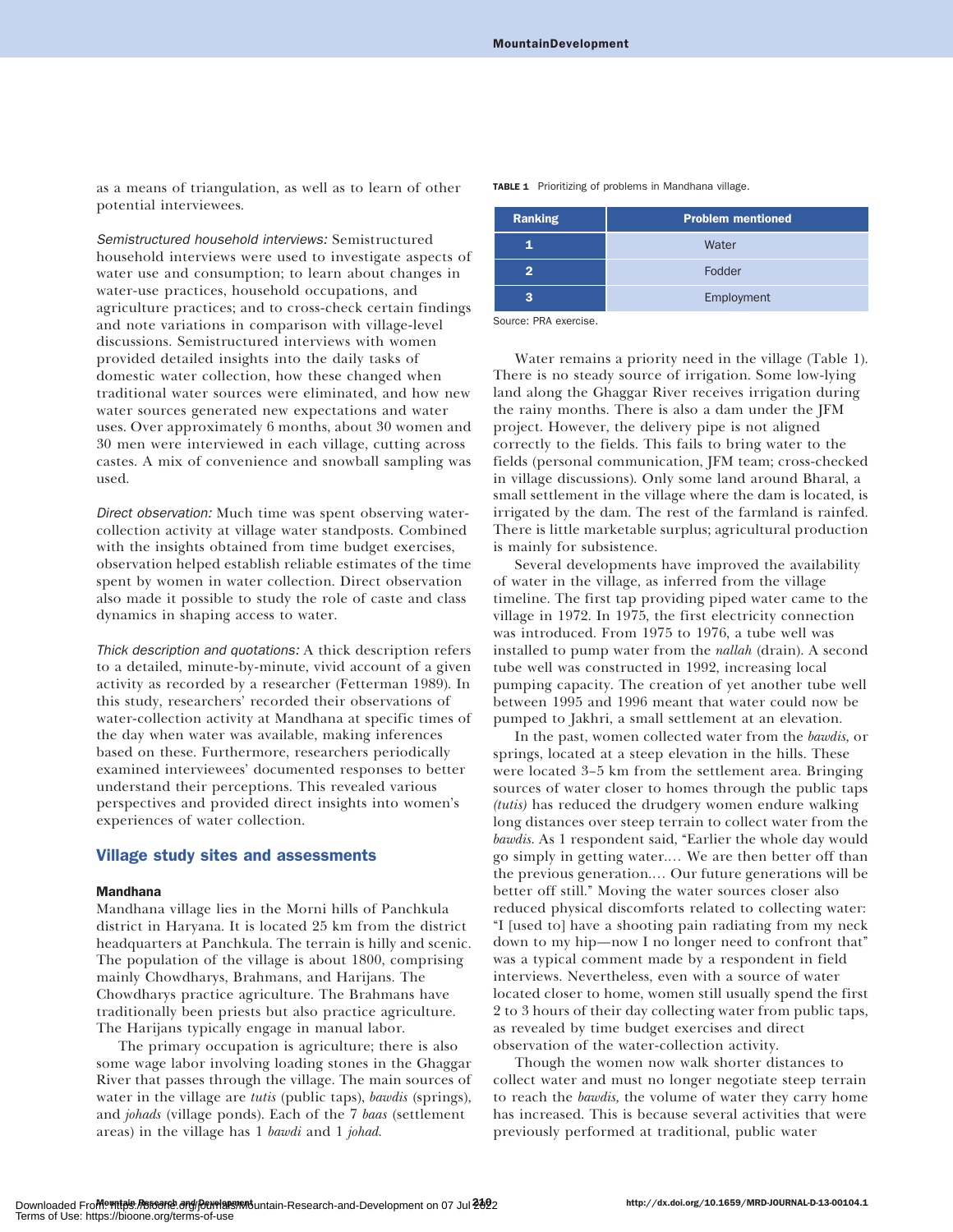sources—such as bawdis and johads—are now performed at home, and water must be carried home for these relocated activities. Earlier, men would regularly bathe at the bawdi. They would also occasionally bathe at the johad. Today, they do so rarely. Now that sources of piped water are available closer to home, bathing activities are increasingly performed at home. As a result, women are expected to carry water home for these purposes. In addition, the timing of water collection coincides with that of other crucial household chores, especially getting children ready for school. This caused frustration among the women interviewed.

Based on the interviews, men did not appear to appreciate the effort involved in water collection, and they frequently sought to legitimize their claims to the new water. Typical responses included: ''Now there is no problem getting water.… Earlier they had to walk steep slopes.… Now it is a short walk away, and all this is time to socialize.… Why should we not bathe in our homes now?'' In addition, commenting on their daughters-in-law, the older generation of women made observations such as, ''We have seen drudgery in water collection.... Their life is easy." Many men echoed this sentiment as well: "Hard times were seen by my mother.… These ladies only sit and gossip.''

Some men also refrained from helping their spouses with the tasks of water collection because their parents or elderly male relatives perceived this as compromising their masculinity. However, this appeared to be less pronounced among lower-caste households. In the latter households, the gender-based division of labor related to water collection was more fluid and norms of masculinity and femininity were less rigid. Nevertheless, women's workloads related to water collection increased across all households, regardless of caste.

Another important factor contributing to women's increasing water burdens has been the decline of the institution of the johad. A johad is a pond that stores rainwater. Because of the deterioration of institutions supporting the use of the *johads*, many functions performed at these water sources are now performed at home, and additional water must be carried home for these purposes. Earlier, when villagers' houses were kutcha (made of mud), women would desilt the johads and take the mud for their homes. Thus, there was an integrated mechanism for maintaining them. Today, pucka (concrete) houses have replaced *kutcha* houses, and the practices of desilting and maintaining johads have died out. In the past, urinating in the johads was prohibited, and the word of the elderly was sacrosanct on such matters. Strong norms prohibited contamination of the johads. With the arrival of piped water supplies, people's interest in maintaining the johads waned. Men have also become more conscious about hygiene; because the johads are a source of water for livestock, and often contaminated, men now refuse to bathe in them. One of the johads observed is now used to collect village wastewater. Taken together, these factors

have increased the volume of water women must carry home.

## Dhamala

Dhamala is a village in Kalka tehsil (District) of Panchkula district in Haryana, at the foothills of the Shivaliks. It is situated 12 km from the district headquarters at Panchkula. It has a population of about 900, comprising mainly Jats, Brahmins, and Harijans. The Jats are agriculturists and dominate the village by sheer number, socially, and in terms of land ownership. The Brahmins have traditionally been the priests, but some also practice agriculture and work in the government.

Drinking water is more easily accessible in the village now compared with a decade ago. Hand pumps have been installed that serve virtually all households. A water connection typically serves 5 or 6 households; some serve even more. However, certain wealthier households (eg Jat) have a private household tap. Female respondents in these households spoke of substantial time savings because of recent water supply interventions. In the past, they typically made five 10-minute trips per day to collect water, so women in these households now spend about 1 hour less per day on water collection. Most female respondents described using the saved time for leisure.

For some households, however, the drinking water situation has worsened despite the introduction of drinking water sources (hand pumps) closer to home. Their water supply only lasts about 1 hour every day, forcing them to forgo certain water needs. Furthermore, as in Mandhana, the men in Dhamala no longer bathe at a common water source and now expect water to be brought home for bathing.

Several women in Dhamala felt that their earlier situation was better. They spoke of frequent clashes and fights in the present context. In times of water scarcity or when supplies break down, lower-caste women must typically accept unmet water needs. Across households, women were found to compromise their own water needs related to hygiene and sanitation while making sure that scarce water could be used by men and the elderly.

One important observation that emerged in this village was that women belonging to the upper castes were the main beneficiaries of the water interventions. Such women had private taps installed in their households. For other women who had to use shared water standposts, the results were increased conflicts because of erratic, insufficient water supplies. Even though these women no longer had to walk long distances to collect water, they now confronted conflicts over shared standposts. According to 1 respondent: "Earlier there was a spirit of cohesion when we walked together to fetch water from the springs, now there is competition in taking water from the standposts.''

Lower-caste women also faced other forms of discrimination when accessing water; they were often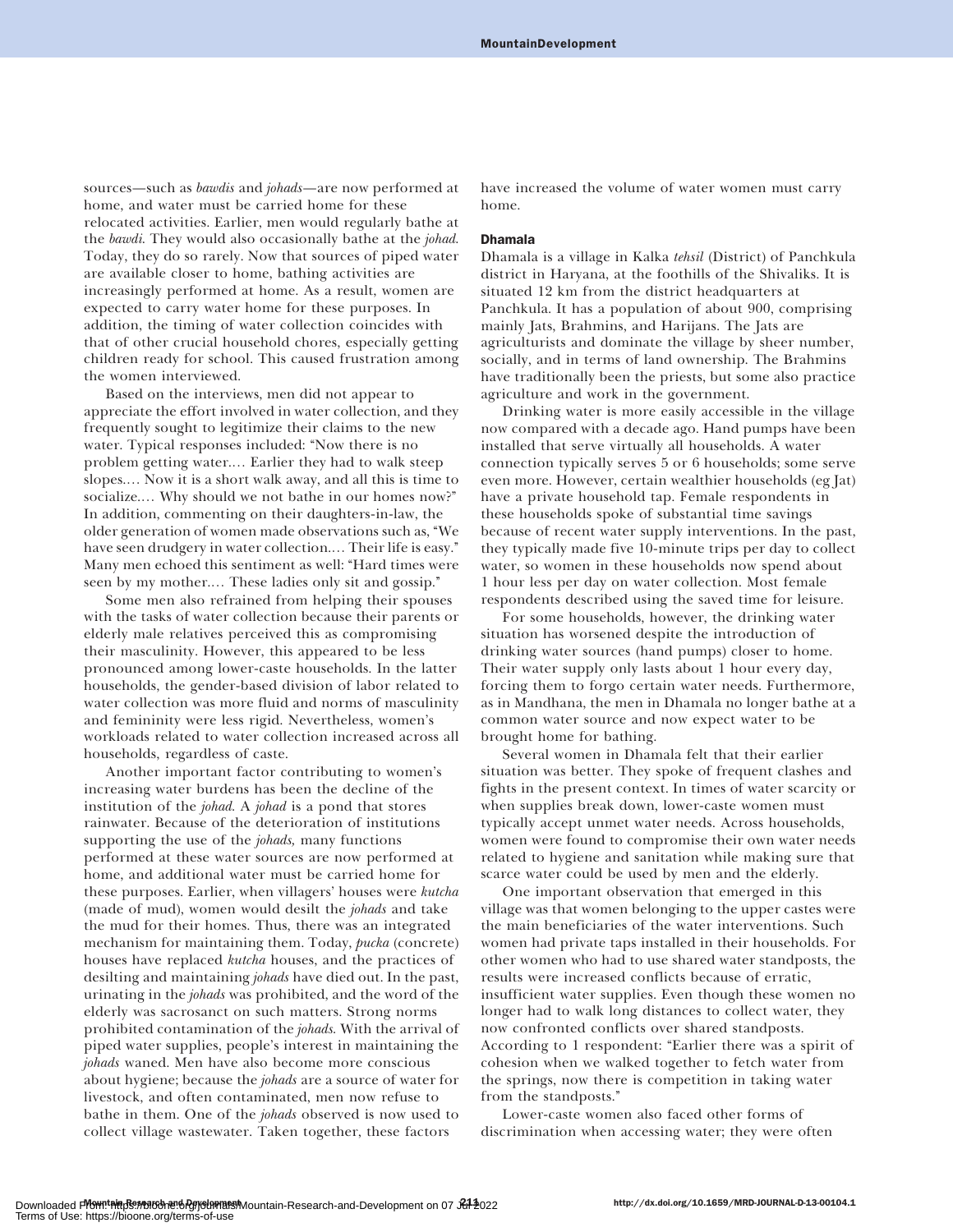expected to give priority to upper-caste women, especially in times of scarcity or when water supplies broke down. In the event of irregularities or breakdowns in water supplies, women commonly used their social capital—social relationships and networks—to meet their needs (Putnam 1993; McKenzie and Harpham 2006; McKenzie 2008). For example, when the supply of water at a public tap was erratic, some women were able to fetch water at a private tube well based on their social relations. However, in times of extreme water scarcity, they were often denied access to such private wells.

Women in different life stages also experienced the impacts differently. Newly married women, for instance, perceived more intrinsic value in water-collection activities. For them, the act of collectively going to the standposts to fetch water provided an opportunity to socialize and escape the confines of the household.

Another important insight that emerged from direct observation of water collection was that much of women's time was spent waiting in a queue at the standpost. Thus, one way of reducing time spent would be to increase the number of outlets. Another portion of the time was taken up by socializing en route. Hence, it is valuable to deconstruct the components of time spent collecting water.

To summarize, though women walked longer distances and negotiated steep slopes to carry water before the water supply interventions, following the interventions they were expected to collect and carry larger volumes of water. This was because several functions performed at common property water sources were moved to the home and because common property water sources deteriorated. Men perceived themselves as having a legitimate right to the newly supplied water but viewed sharing in water-collection tasks as compromising their masculinity. Negative effects were more pronounced among lower-caste women who had to share water from standposts, while upper-caste women often had exclusive private taps.

## Shifting the focus from women to gender relations

The analysis of the cases presented earlier suggests that conventional indicators such as distance walked to the source of water or time spent collecting water are insufficient when assessing the impacts of drinking water supply interventions on women. Instead, it is necessary to examine aspects such as how such interventions influence gender relations more broadly, how they change people's expectations of how water should be used, and how

perceptions change about who should collect water and for what purposes. Policy-makers' and planners' focus on women as the collectors of water has often restricted the assessment of water interventions to conventional indicators. Shifting the focus from women to gender relations enables a better assessment of the impacts of such interventions. A gender-relations perspective is capable of capturing water interventions' implications for gender-based divisions of labor, as well as gendersegregated aspects of domestic water use.

Mountain contexts are characterized by several changes affecting women's water-collection workloads. These include the effects of climate change, globalization, migration, and feminization of agriculture (Kelkar 2010; Mehta 2010). The present research suggests that the effects of these changes on women's water-collection tasks may further be aggravated by how drinking water supply interventions themselves create water-collection tasks for women. Furthermore, the decline of common property water resource institutions (eg village ponds) may further increase dependence on water sources that increase women's workloads related to water collection.

Women are not a homogeneous group; the impacts of such interventions vary, for example, according to caste and class. Going beyond conventional indicators, such as time spent collecting water or distance to water source, to include more comprehensive, process-based, and qualitative indicators would yield a better understanding of women's water burdens in mountain contexts. At the same time, it could make the transformation of gender relations an explicit goal of water supply interventions, rather than focusing solely on reducing how much time women spend fetching water or how far they must walk.

This has methodological implications for how we measure the impacts of drinking water supply interventions. In assessing these impacts, it appears worthwhile to focus on the new water uses that arise from new supplies and the way in which they reshape the genderbased division of labor related to water collection. Such an approach would need to qualitatively assess these changes according to different categories of women and capture the broader impact of these interventions on other village water sources, such as common property water sources. Finally, direct observation of water-collection activities can enable a better understanding of the caste and class dynamics that shape water access. In combination with time budget exercises, direct observation helps distinguish the various components of time spent collecting water, providing a fuller picture of women's experience.

#### ACKNOWLEDGMENTS

The research presented in this article was made possible thanks to the financial support of the United Nations Population Fund. The author is grateful to the International Centre for Integrated Mountain Development

for an opportunity to contribute to this Special Issue arising from the Bhutan+10 Gender and Sustainable Mountain Development Conference and for covering the publication fee for this article.